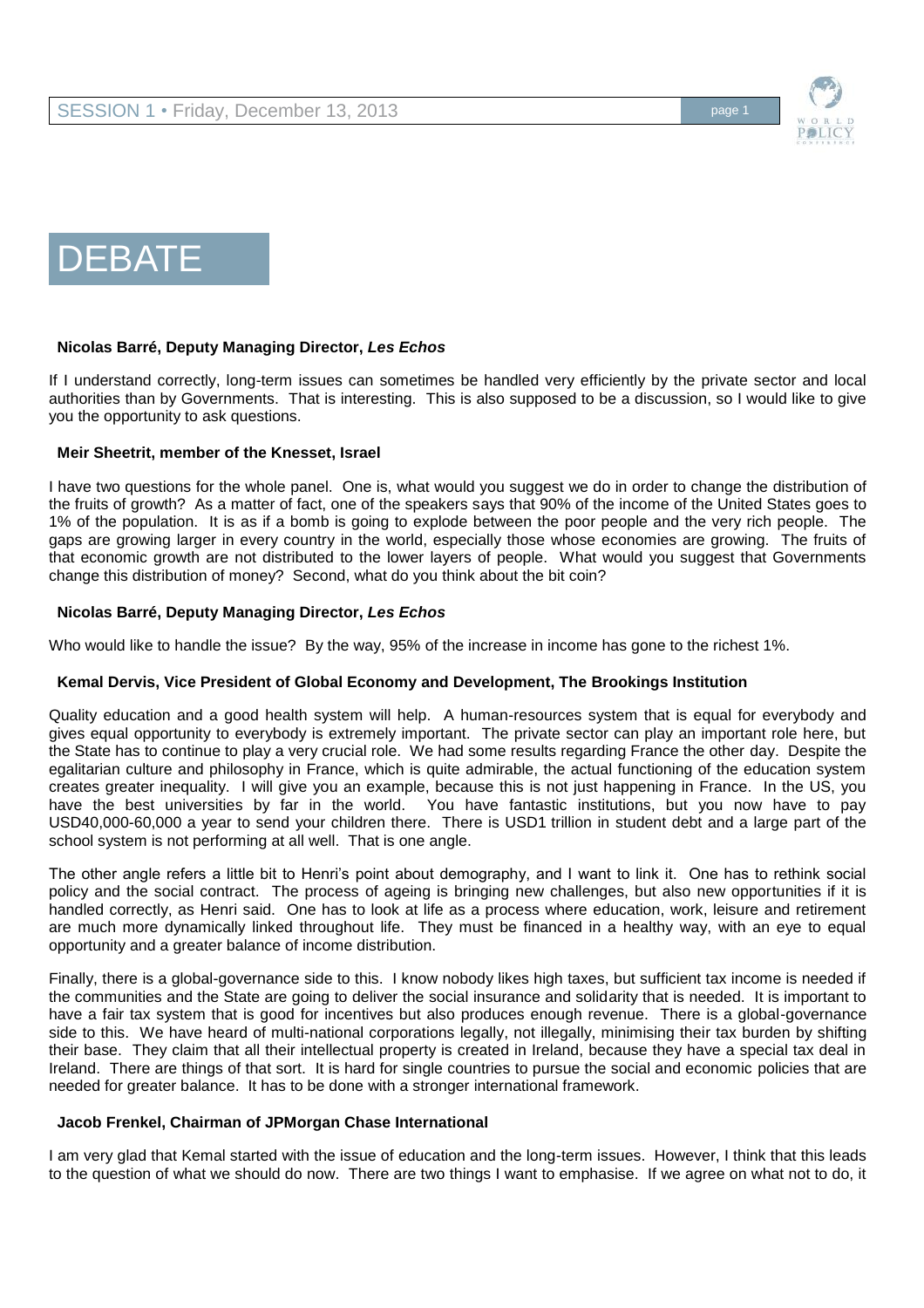

is already more than 50% of the way. The greatest temptation for politicians is to take from those who have and transfer to those who do not have. It looks like a good social policy, but we need to be careful not to destroy the entire incentives systems of savings and investment. That is why we need to reconcile the fact that those who save and invest are capable of keeping most of the benefits. However, by the same token, those who are under-privileged know that society allocates resources to improve their chances for the future. That was discussed here before.

Let me put some numbers to the last point that Kemal made. Today, we can look at the US budget and that is what I want to look at. You take interest payments out of the budgets, which are not discretionary. If you look at the US budget ex interest payments, 25% of it goes to social security and another 23-24% goes to healthcare. 52% of the budget remains for everything else, including education, infrastructure and defence. Fast forward 20 years and do nothing to the regulations and the laws apart from consider the effects of ageing, and do the same exercise.

In the year 2035, which is around the corner, social security will still represent 25% of the budget ex interest payments, but healthcare will represent 40%. This means that there is a little over 30% for everything else, including education, defence and infrastructure. There is no way that this circle can be squared. Citizens will recognise that they need to expect fewer services from the Government. Or they will recognise that they have to pay for a higher proportion of the services that they get. There is no way to find any other middle ground. This means we need to either revisit the social compact between Governments and their citizens or increase the efficiency of use, with less waste. However, we need to increase the pie, not distribute it but increase it. That is where education comes in.

# **Pascal Lamy, Honorary President of Notre Europe**

Unsurprisingly, I am more on Kemal's side regarding that. The fact is that inequalities are growing. The reality of globalisation is that poverty is greatly reduced by globalisation, but inequalities are growing. Even in systems like those of Europe, whose tolerance for inequality is much lower than in other continents, inequalities are growing. Our social systems are regressing. In most countries, the progress that was made in recent decades, for instance in social mobility through education, are moving back.

The answer to this distribution question and this system of inequality is first of all a political, philosophical, moral and ethical choice regarding what is the proper level of inequality. I happen to think that it is not only a moral issue. There is also an efficiency issue. I personally think more egalitarian societies are more efficient than less egalitarian societies. I know other people believe differently. However, it is a question of how you can concretely improve access to health, education, housing and culture. That is not only through a tax system. It is a question of re-processing a number of social services and public services. This is in order to make sure that this access is wide for those who due to their origins cannot reach the proper level to develop themselves.

### **Henri de Castries, Chairman & CEO of Axa**

I will make one or two quick points. Often, excessive accumulation is due to lack of transparency and lack of competition. Rather than using taxes, you can think about the ways you can increase transparency and competition, which I think is sometimes a better way. The second thing is that I think inequalities are less acceptable when the pie is not growing fast enough. When the pie is growing fast, it may widen for a while but it is probably more acceptable. I think the issue we have in many European countries centres on the fact that the pie is not growing anymore, which is making the situation less acceptable. I have a big reluctance to see taxes as the remedy. The city in the US where the Gini coefficient is lowest is Detroit. Does it mean it is a model? I am not sure.

As far as bit coins are concerned, it is going to be a long time before they become an asset class for insurance companies, at least for us. However, they reveal one thing and maybe it is a slight caricature. In a world where interest rates are artificially depressed for savers, the search for fancy alternatives and asset classes that are sometimes way too exotic is increasing. This is dangerous.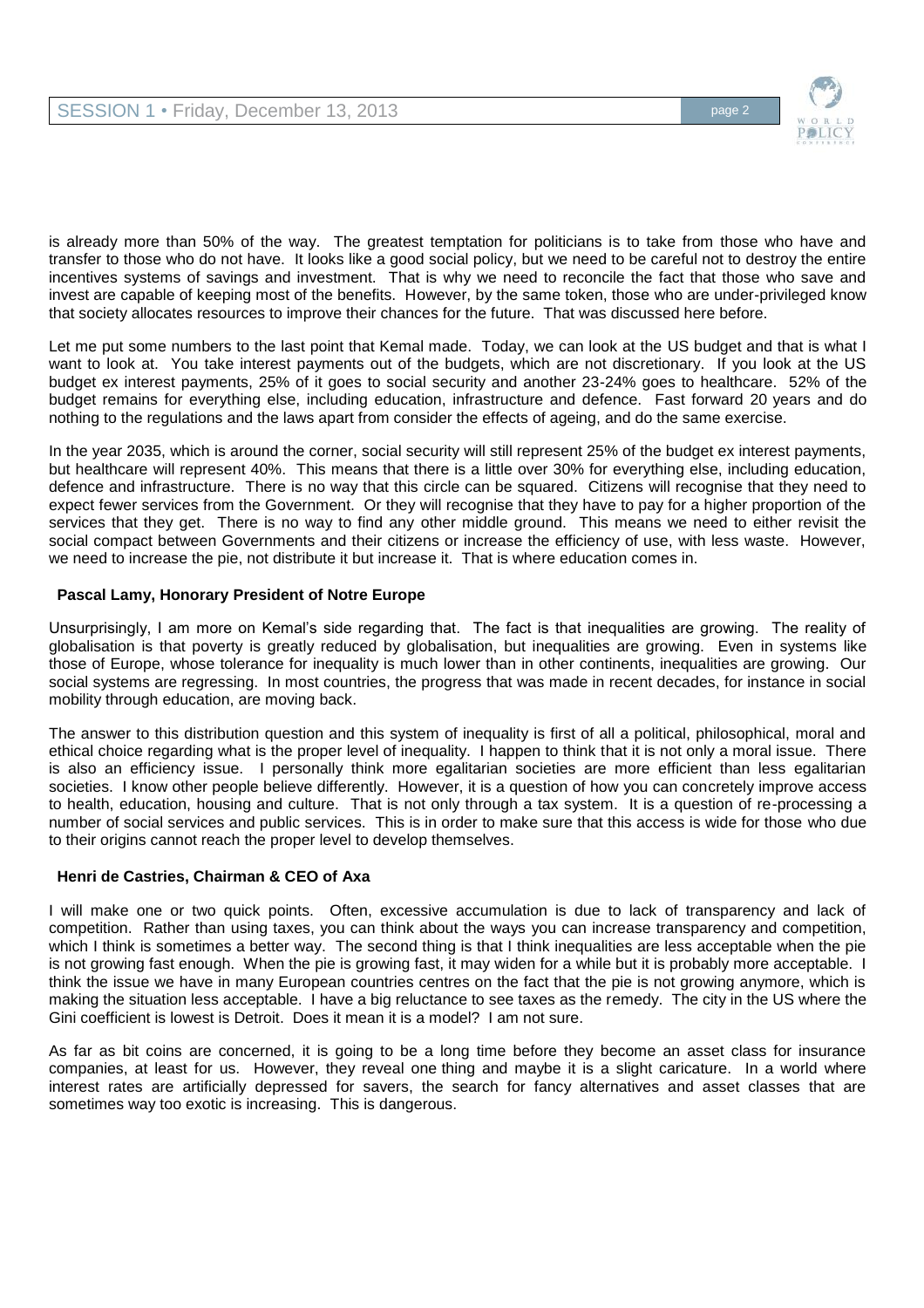

### **Il SaKong, Chairman, Institute for Global Economics**

I would like to respond to the question about what we can do about the income distribution and governance. I am sure the polarization and income distribution issues will be with us in the coming years. That is because of the accelerating globalization and the deepening knowledge society. These two trends have so many merits and therefore we are all for them. However, the downside is that when these two big trends combine, they may lead us to polarization and worsening income distribution. The polarization and distribution problems are not just specific to any particular country, but they are global, of course to different extents.

How can we deal with it? In the short term, we can use taxes and many other things that previous speakers spoke about. However, the real fundamental solution should be found in the education system reform, including the system for continuous training and retraining. For example, in today's world, as soon as you graduate from a four-year college, what you learned would become obsolete in a very short period of time. The education system itself has to be reformed so that people can be re-educated on a continuous basis. This does not just mean taking extension programmes in the evenings. We need to take a fundamental approach towards the education reform. At the same time, strengthening the social safety net is a must. I am referring particularly to the emerging economies. This should be done as much as those countries can afford fiscally.

There is a second point regarding what we can do. I think it was Milton Friedman who said a long time ago that it takes a crisis to implement a reform. The G20 came about thanks to the crisis. The global community had a sense of urgency so it came up with the G20. As the sense of urgency recedes, the unity and leadership dissipated within the G20. How can you then resolve this? It is a collective leadership forum, so someone has to gather leadership within the collective leadership framework. Someone has to take that leadership. Australia will be the chair country for 2014 and there is a need for the G7 countries in particular to cooperate with the Chair in this regard.

### **Daniel Daianu, Member of the Romanian Academy**

I would like to make three comments. There is not necessarily an issue of income distribution but an issue of fairness. Income distribution may become more skewed, but if people get a sense of fairness in society, that is fine. This is the big issue. When markets are rigged and big companies do not pay their due and do not pay their taxes, then we have a huge challenge. This is an issue which has to be addressed.

Secondly, there is the issue of the international regime, which was raised by our friend from South Korea. This is a real issue about the international regime and the decision-making process. Last but not least, the financial sector may be improving, but there is the issue of over-finance. Jack Lew made a very recent statement in this regard. What should be done about down-sizing finance? Excess finance is a destabilising factor in itself. What should be done about it?

#### **A participant**

Je voulais juste faire un commentaire. Je trouve qu'effectivement, c'est très intéressant de parler de tous les problèmes internationaux. Je trouve ça formidable. Effectivement, le G20 est aussi un groupement qui permet de discuter de tous les problèmes internationaux. Il y a un vrai problème de gouvernance, que vous avez soulevé, et ça c'est vrai, mais il y a aussi le problème de la dichotomie entre nos réflexions et celles qui se passent au niveau du gouvernement, qui ne sont pas forcément en cohérence, puisque nous sommes toujours dans des clivages, et que les choses n'avancent pas. Et donc ce n'est effectivement pas forcément un problème de distribution de richesses, mais surtout d'une restructuration fondamentale à faire et donc de bousculer les systèmes dans lesquels nous avons évolué depuis des années, et qu'aujourd'hui effectivement de nouvelles émergences arrivent. Il ne faut pas en avoir peur, mais au contraire, c'est elles qui vont nous permettre peut-être de nous remettre en cause, et il est temps justement que les réflexions que nous avons aujourd'hui fassent que des réformes en profondeur soient entreprises et que des